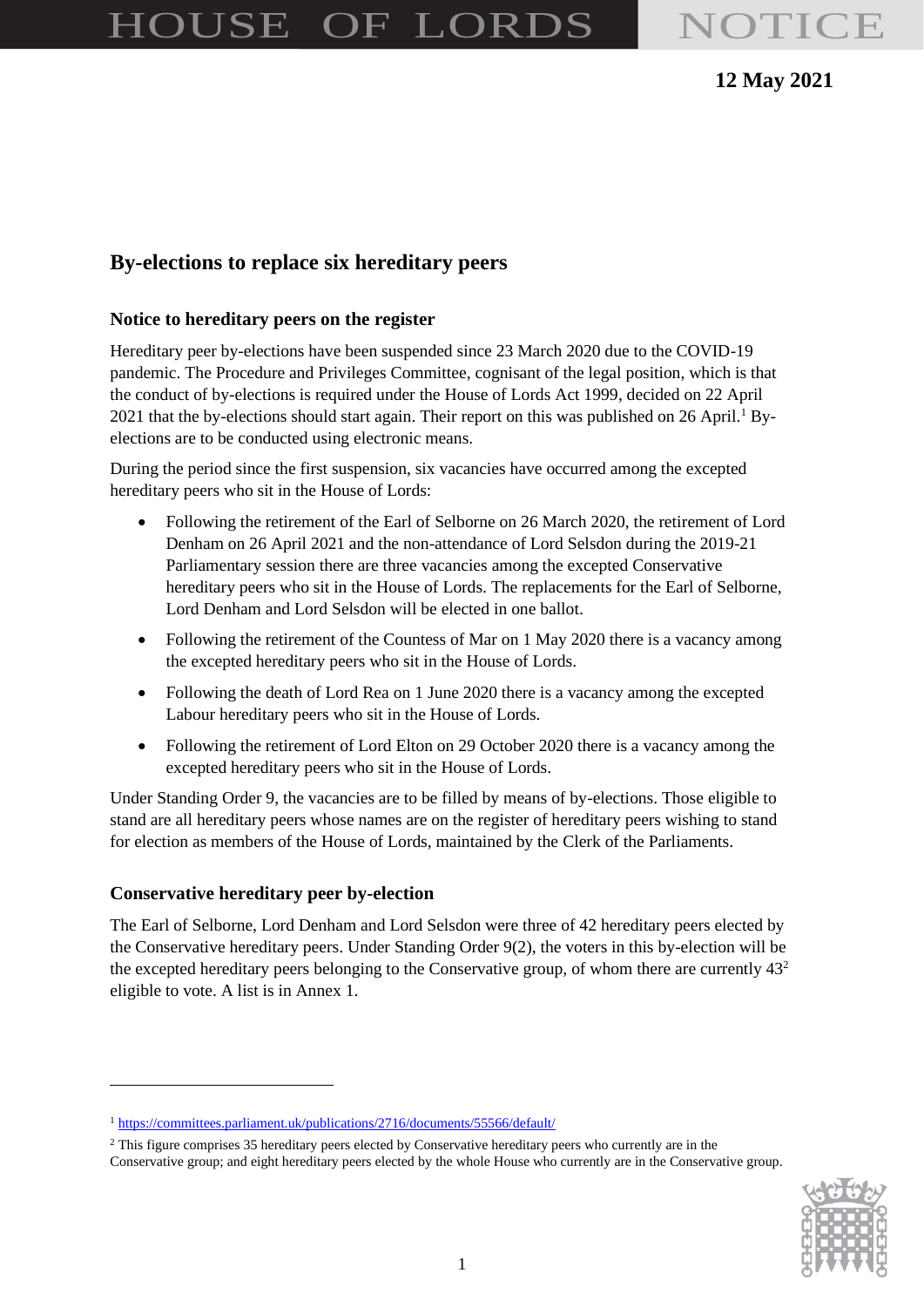#### **Whole House hereditary peer by-election (Crossbench)**

The Countess of Mar was one of the 15 hereditary peers elected by the whole House in 1999 from among those ready to serve as Deputy Speakers or in any other office. Therefore, under Standing Order 9(3), her successor will be elected by the whole House. In 1999 the Procedure Committee recommended that any peer elected at a by-election in this category should not be expected to serve as a Deputy Speaker. Under the terms of an informal agreement amongst the parties and groups in the House of Lords, it is expected that this vacancy will be filled by an hereditary peer who will sit as a crossbench member of the House.

### **Labour hereditary peer by-election**

Lord Rea was one of two hereditary peers elected by the Labour hereditary peers. Under Standing Order 9(2), the voters in this by-election will be the excepted hereditary peers belonging to the Labour group, of whom there are currently three<sup>3</sup> eligible to vote. A list is in Annex 1.

#### **Whole House hereditary peer by-election (Conservative)**

Lord Elton was one of the 15 hereditary peers elected by the whole House in 1999 from among those ready to serve as Deputy Speakers or in any other office. Therefore, under Standing Order 9(3), his successor will be elected by the whole House. In 1999 the Procedure Committee recommended that any peer elected at a by-election in this category should not be expected to serve as a Deputy Speaker. Under the terms of an informal agreement amongst the parties and groups in the House of Lords, it is expected that this vacancy will be filled by an hereditary peer who will sit as a Conservative member of the House.

### **This notice is being sent to all those on the register of hereditary peers. Its purpose is to invite you to state whether you wish to be a candidate in any of the four byelections.**

Please indicate using the enclosed candidature form, which you can either fill in electronically or print out, fill in and then scan (or photograph) and send back to us, whether you wish to be a candidate in any of these by-elections. Completed candidature forms should reach [hlbyelections@parliament.uk](mailto:hlbyelections@parliament.uk) no later than:

- **12 noon on Friday 28 May** for the by-election to replace the Earl of Selborne, Lord Denham and Lord Selsdon and the by-election to replace the Countess of Mar.
- **12 noon on Wednesday 30 June** for the by-election to replace Lord Rea and the byelection to replace Lord Elton.

### **Eligibility to stand**

In order to stand, candidates must be eligible to receive a writ of summons. The principal considerations are:

<sup>&</sup>lt;sup>3</sup> This figure comprises one hereditary peer elected by Labour hereditary peers who currently is in the Labour group; and two hereditary peers elected by the whole House who currently are in the Labour group.

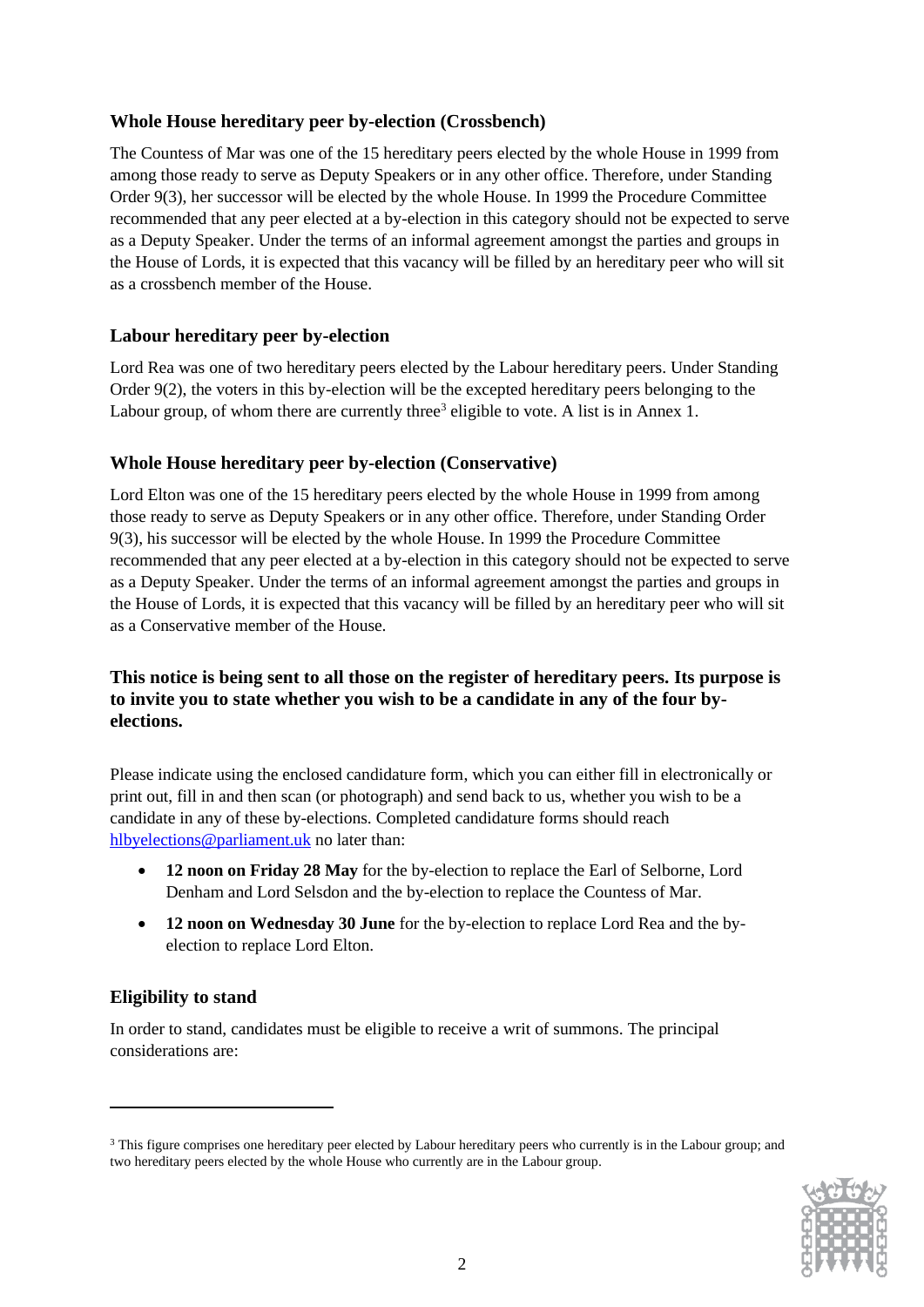- Nationality: candidates must be British or Commonwealth citizens or citizens of the Republic of Ireland.
- Bankruptcy: anyone who is subject to bankruptcy or debt relief restrictions orders or undertakings, or in Scotland whose estate is sequestered, may not stand.

You should also be aware that, should you be successful in a by-election, you would:

- be treated as resident, ordinarily resident and domiciled in the United Kingdom for the purposes of income tax, capital gains tax and inheritance tax (as required by section 41 of the Constitutional Reform and Governance Act 2010);
- be expected to sign an undertaking to abide by the House of Lords Code of Conduct (see https://www.parliament.uk/hl-code).

#### **Timetable and conduct for the by-election**

Candidates are invited, but not required, to submit statements in support of their candidature. Such statements will be circulated by the House administration to all electors. Statements must not exceed 75 words.

The Code of Conduct for the by-election is in Annex 2. Civica Election Services are assisting the Clerk of the Parliaments with organising the by-election.

The timetable for the by-election to replace the Earl of Selborne, Lord Denham and Lord Selsdon is:

| Friday 28 May, 12 noon | Deadline for candidate registration and receipt of postal ballot<br>applications.                                 |
|------------------------|-------------------------------------------------------------------------------------------------------------------|
| Friday 4 June          | List of candidates and statements issued to electors. Postal ballot<br>papers issued.                             |
| Monday 14 June         | Voting to take place electronically from $10am - 5pm$ . 5pm is also<br>the deadline for receipt of ballot papers. |
| Thursday 17 June       | Result of the by-election reported to the House.                                                                  |

The result will be announced in the House of Lords chamber by the Clerk of the Parliaments at a convenient moment (likely to be after oral questions) on Thursday 17 June 2021.

The timetable for the by-election to replace the Countess of Mar is:

| Friday 28 May, 12 noon             | Deadline for candidate registration and receipt of postal ballot<br>applications.                                                                                    |
|------------------------------------|----------------------------------------------------------------------------------------------------------------------------------------------------------------------|
| Friday 4 June                      | List of candidates and statements issued to electors. Postal ballot<br>papers issued.                                                                                |
| Tuesday $15-$<br>Wednesday 16 June | Voting to take place electronically from 10am on Tuesday 15 June<br>- 5pm on Wednesday 16 June. 5pm on 16 June is also the deadline<br>for receipt of ballot papers. |
| Thursday 17 June                   | Result of the by-election reported to the House.                                                                                                                     |

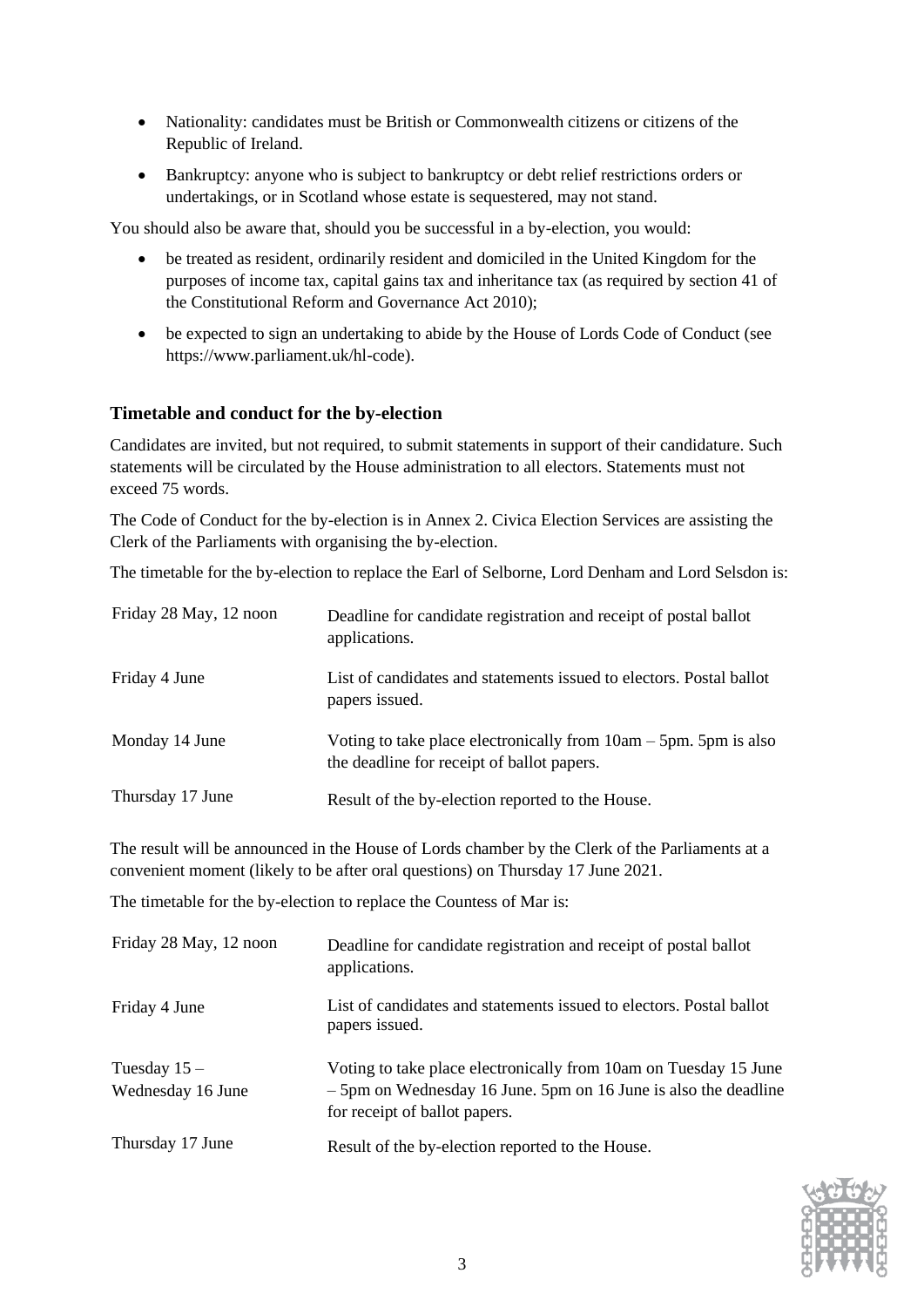The result will be announced in the House of Lords chamber by the Clerk of the Parliaments at a convenient moment (likely to be after oral questions) on Thursday 17 June 2021.

The voting system will be conducted via a secret ballot. The Alternative Vote system will be used for all by-elections.

Voters place the figure 1 in the box next to the name of the candidate they most strongly support, the figure 2 against the next most favoured candidate, and so on. Voters may cast as many or as few votes as they wish. In order to be elected, the first successful candidate must receive at least as many votes as all the other candidates put together. In the event of this not happening after first preference votes have been allocated, the votes of the candidates receiving the lowest number of first preference votes will be shared out according to the second preference marked on them. This will be repeated until one candidate has at least half of the total valid votes.

To replace the Earl of Selborne, Lord Denham and Lord Selsdon, one election, with one ballot paper, will be held to elect three hereditary peers. The process outlined in the previous paragraph will be followed. Once the first candidate has been elected all ballot papers are re-counted to elect the second candidate. In this second count all preferences for the already-elected candidate are transferred to the next preference on the ballot paper. This process is then repeated as per the explanation above for the third candidate. Even though three candidates are being elected, the ballot paper should be marked with only one "1", one "2", one "3", etc.

Civica Election Services are assisting the Returning Officer with the organisation and running of this election.

The full results, including the number of first-preference votes cast for each candidate and the position after each transfer of votes, will be available in the Printed Paper Office soon after the announcement by the Clerk of the Parliaments. The results will also be published online at [www.parliament.uk](http://www.parliament.uk/)

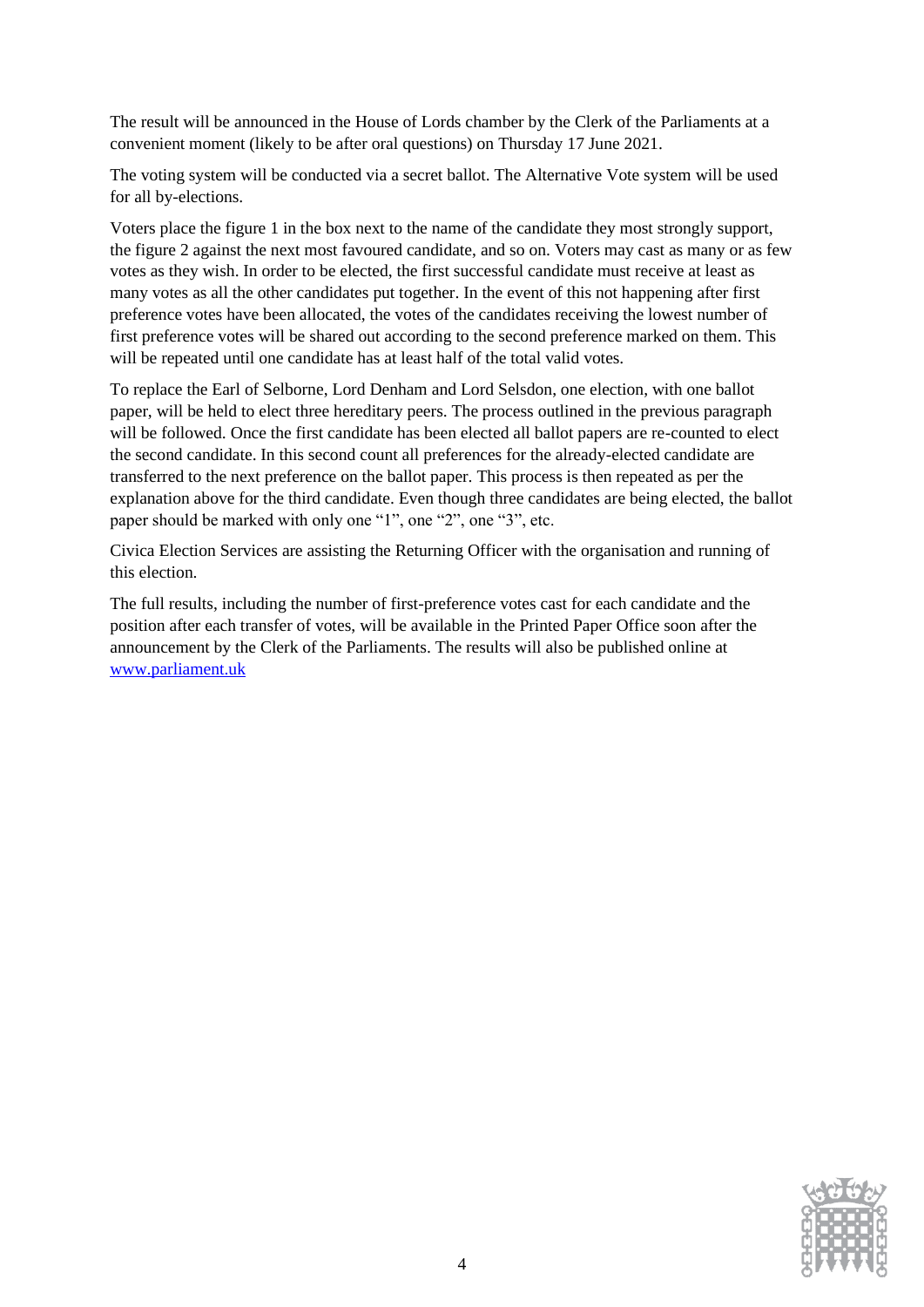#### **Additional information**

Please find enclosed:

- A candidature form. If you wish to be a candidate please return the completed form by email to [hlbyelections@parliament.uk,](mailto:hlbyelections@parliament.uk) along with an accompanying candidature statement if desired, to arrive:
	- o By 12 noon on Friday 28 May if you wish to be a candidate in either the by-election to replace the Earl of Selborne, Lord Denham and Lord Selsdon or the by-election to replace the Countess of Mar.
	- $\circ$  By 12 noon on Wednesday 30 June if you wish to be a candidate in either the byelection to replace Lord Rea or the by-election to replace Lord Elton (you may of course declare your candidacy for either of these by-elections at the same time as declaring your candidacy for either of the first two by-elections).

If submitting a statement please ensure it does not exceed 75 words. Alternatively you may return this form by post to the Journal Office, House of Lords, London, SW1A 0PW.

• A form for notifying a change of address or for providing an email address for correspondence. Please notify the Journal Office of any change, regardless of whether you wish to be a candidate in this by-election.

A peer who does not return the form will not be entered as a candidate.

### **Enquiries**

Enquiries may be addressed as follows:

- By e-mail: [hlbyelections@parliament.uk](mailto:hlbyelections@parliament.uk)
- By telephone: 0207 219 4808 / 2257

SIMON BURTON Clerk of the Parliaments

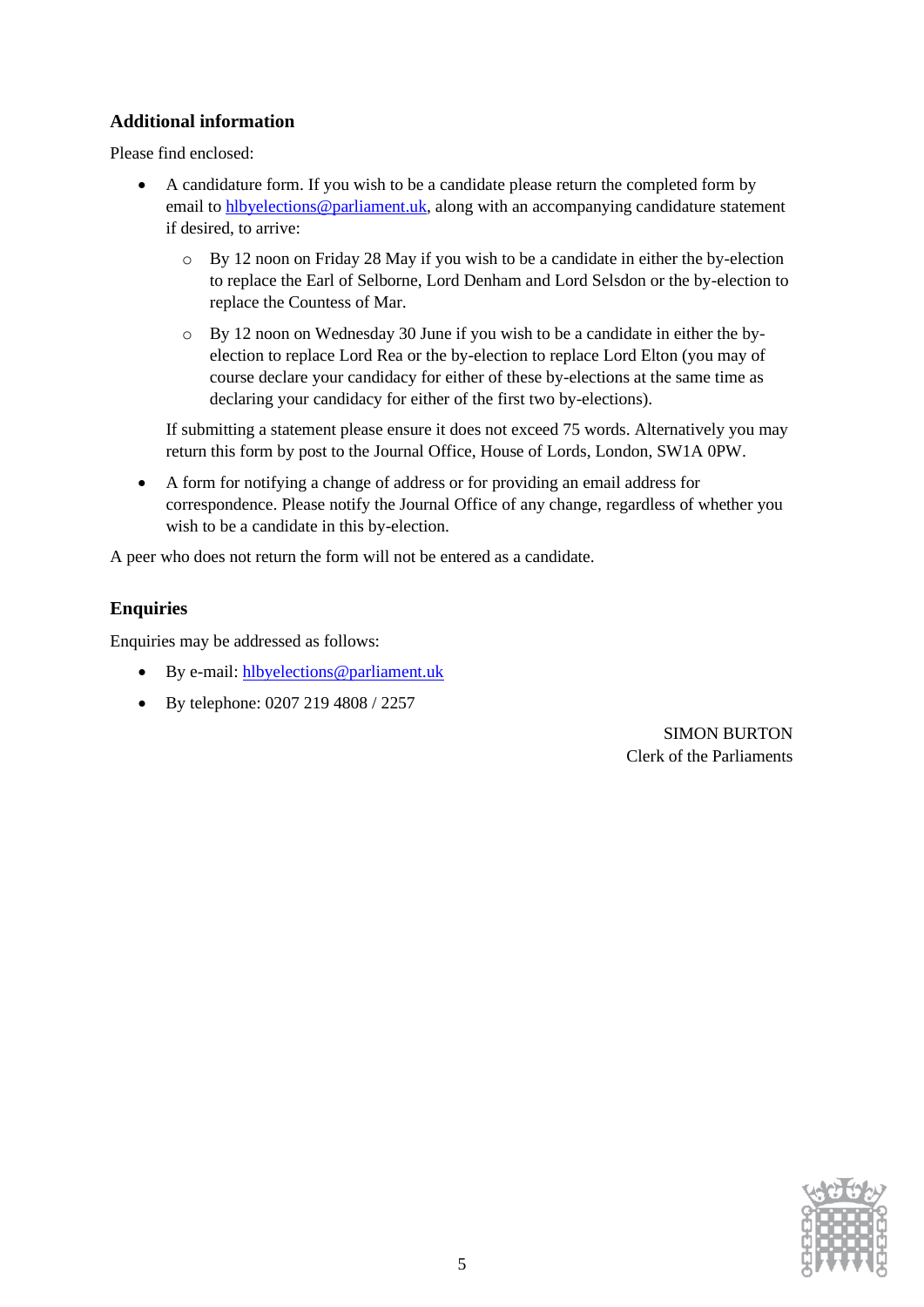#### **Annex 1: Excepted Conservative and Labour hereditary peers as at 12 May 2021**

*Elected by a party or group and sitting as Conservative peers*

| Arran, E              | Glenarthur, L | Strathclyde, L       |
|-----------------------|---------------|----------------------|
| Ashton of Hyde, L     | Goschen, L    | Swinfen, L           |
| Astor, V              | Henley, L     | Trefgarne, L         |
| Astor of Hever, L     | Home, E       | Trenchard, L         |
| Attlee, E             | Howe, E       | Younger of Leckie, V |
| Bethell, L            | Lindsay, E    |                      |
| Brabazon of Tara, L   | Liverpool, E  |                      |
| Bridgeman, V          | Lucas, L      |                      |
| Caithness, E          | Mancroft, L   |                      |
| Cathcart, E           | Montrose, D   |                      |
| Courtown, E           | Moynihan, L   |                      |
| Crathorne, L          | Northbrook, L |                      |
| De Mauley, L          | Ridley, V     |                      |
| Dundee, E             | Rotherwick, L |                      |
| Fairfax of Cameron, L | Shrewsbury, E |                      |

*Elected by the whole House and sitting as Conservative peers*

Borwick, L. Brougham and Vaux, L. Colgrain, L. Colwyn, L. Eccles, V. Geddes, L. Reay, L. Ullswater, V.

*Elected by a party or group and sitting as Labour peers*

Grantchester, L.

*Elected by the whole House and sitting as Labour peers* Hanworth, V. Simon, V.

For the full list of current members<sup>4</sup> eligible to vote in the whole House elections (to replace the Countess of Mar and Lord Elton) please see:<https://members.parliament.uk/members/Lords>

<sup>4</sup> Excluding Black of Strome, B., Carter of Haslemere, L., Casey of Blackstock, B., Sedwill, L., Sentamu, L. who have yet to be introduced as at 12 May 2021.